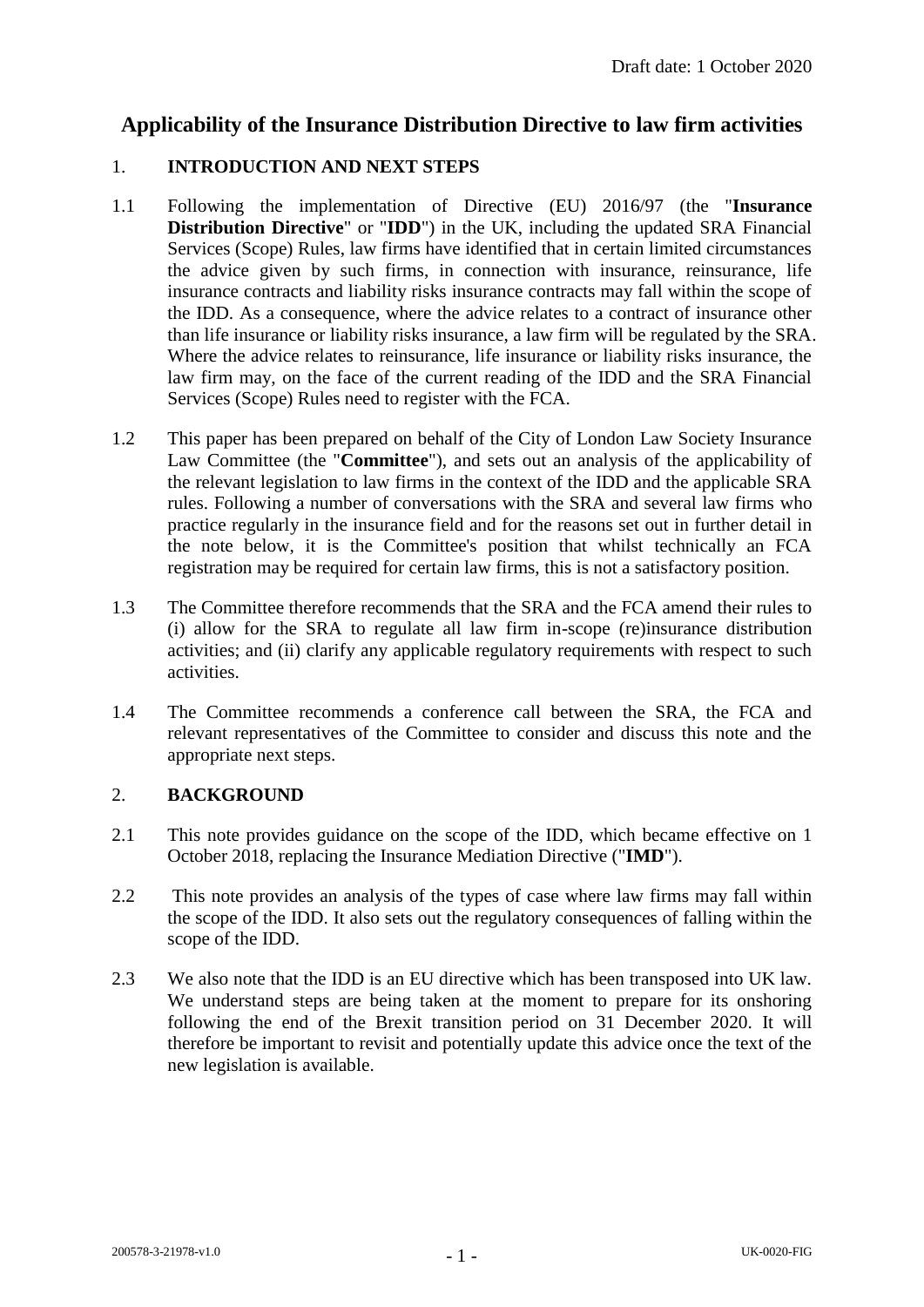### 3. **EXECUTIVE SUMMARY**

- 3.1 In most cases where law firms are providing information in connection with insurance cover, it will be in the context of a wider mandate to provide legal advice. In most cases, this would fall within the IDD's professional services exemption and as a result would fall outside the scope of the IDD.
- 3.2 However, in certain cases, law firms may give advice which goes beyond the scope of the professional services exemption. This is where a law firm takes steps to, or with the intention of, assisting the client with concluding or performing an insurance contract (which could include for example, taking steps to help a client enter into the insurance contract such as drafting, negotiating, such that the client would not have entered into the contract if such steps had not ben taken). Law firms do in certain cases give such advice in connection with insurance, reinsurance, life insurance contracts and liability risks insurance contracts. This advice would fall within the scope of the IDD.
- 3.3 The consequence of law firms falling within the scope of the IDD for these purposes is:
	- 3.3.1 Where the advice relates to a contract of insurance (other than life insurance or liability risks insurance), a law firm will be an "ancillary insurance intermediary" for the purposes of the IDD. Ancillary insurance intermediaries are regulated by the SRA and the law firm would need to notify the SRA that it carries out these activities. The most common examples of Liability Risk Insurance are employer's liability, public liability, product liability, professional indemnity, contractor's liability, protection and indemnity, directors and officers, motor insurance, environmental liability and cyber liability. It would also need to appoint an Insurance Distribution Officer, ensure certain information is given to clients when carrying out the relevant work and may need to arrange relevant training for lawyers who undertake this work.
	- 3.3.2 Where the advice relates to reinsurance, life insurance or liability risks insurance the law firm would fall outside the category of an "ancillary insurance intermediary" for the purposes of the IDD so may, on the face of it, need to register with the FCA. However, as discussed further in paragraph [7](#page-6-0) below, the drafting of this section of the IDD is unclear, as is how such an FCA registration would work. This is a market wide industry-wide issue which has been raised by multiple City law firms, who may need to liaise with the SRA and FCA to understand the best way forward in connection with this subset of work.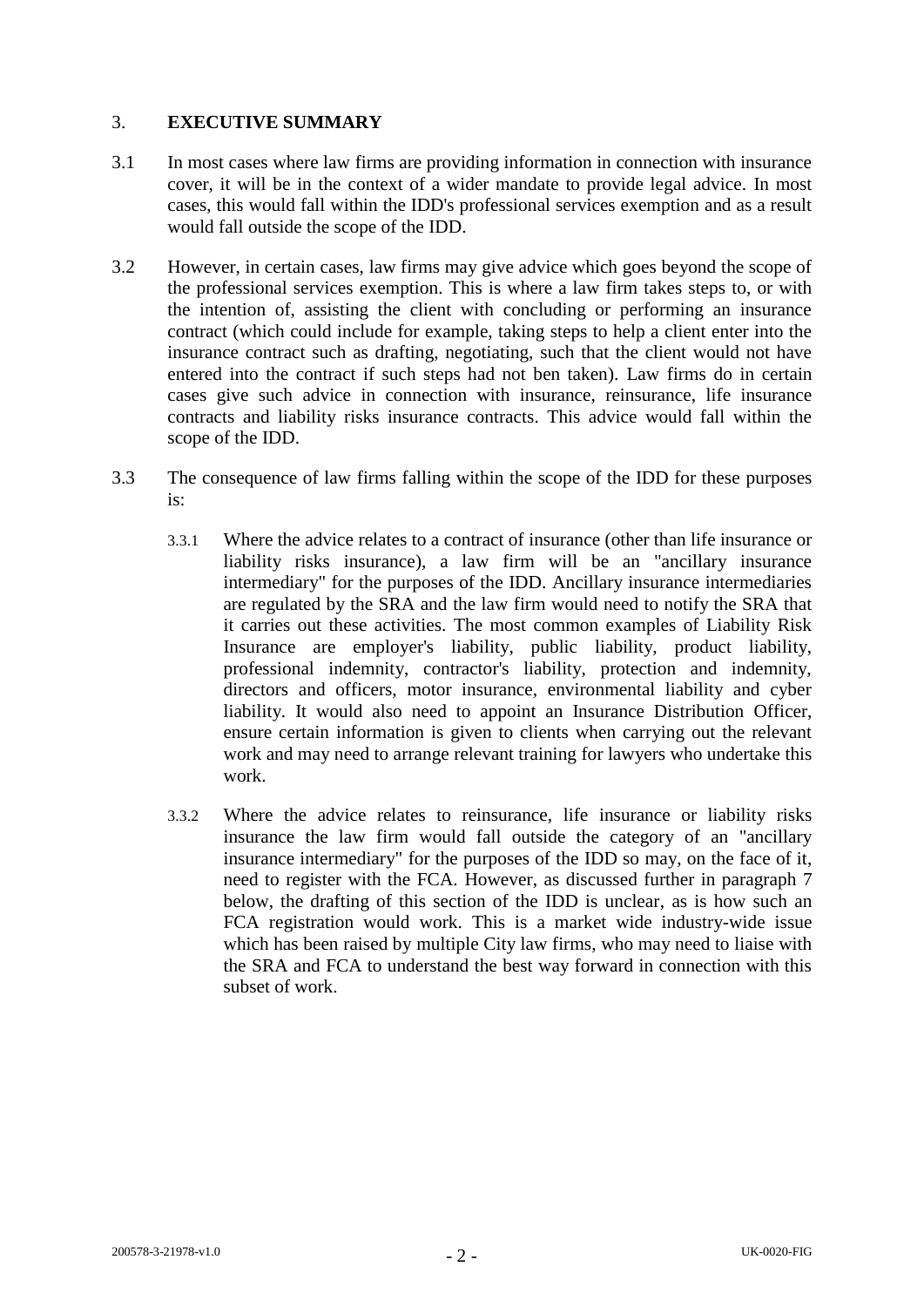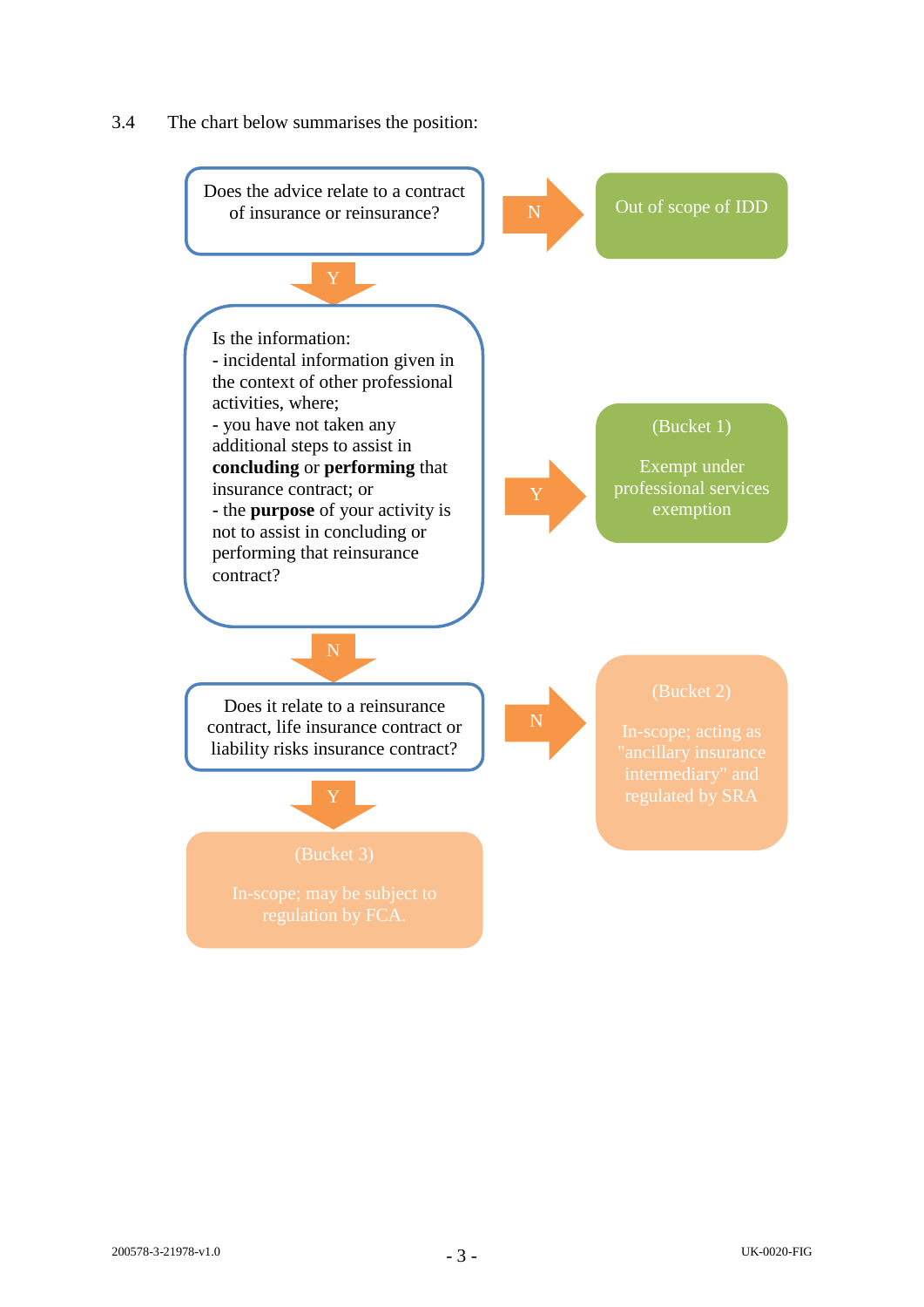#### 4. **(RE)INSURANCE INTERMEDIATION ACTIVITIES UNDER THE IDD**

#### *What are (re)insurance intermediation activities under the IDD?*

- 4.1 The IDD regulates persons who provide 'insurance or reinsurance distribution services to third parties'. For these purposes, the following definitions apply:
	- 4.1.1 "**insurance distribution**" is defined as the activities of advising on, proposing, or carrying out other work preparatory to the conclusion of contracts of insurance, of concluding such contracts or of assisting in the administration and performance of such contracts, in particular in the event of a claim, including the provision of information concerning one or more insurance contracts in accordance with criteria selected by customers through a website or other media and the compilation of an insurance product ranking list, including price and product comparison, or a discount on the price of an insurance contract, when the customer is able to directly or indirectly conclude an insurance contract using a website or other media; and
	- 4.1.2 "**reinsurance distribution**" is defined as the activities of advising on, proposing, or carrying out other work preparatory to the conclusion of contracts of reinsurance, of concluding such contracts or of assisting in the administration and performance of such contracts, in particular in the event of a claim, including when carried out by a reinsurance undertaking without the intervention of a reinsurance intermediary.

#### *What exclusions may apply?*

<span id="page-3-0"></span>4.2 The following exclusions are potentially available to law firms under the IDD:

### 4.2.1 **Exclusion for providing information given in the course of other professional activities**

Providing information on insurance and insurance cover by professionals (including lawyers), where:

- (a) the provision of information is on an incidental basis in the context of their other professional activities; and
- (b) either:
	- (i) the professional does not take any additional steps to assist in concluding or performing an insurance contract; or
	- (ii) the purpose of that activity is not to assist the customer in concluding or performing a reinsurance contract.

#### 4.2.2 **Exclusion for introducing activities**

'Mere introducing activities' consisting of the provision of data and information: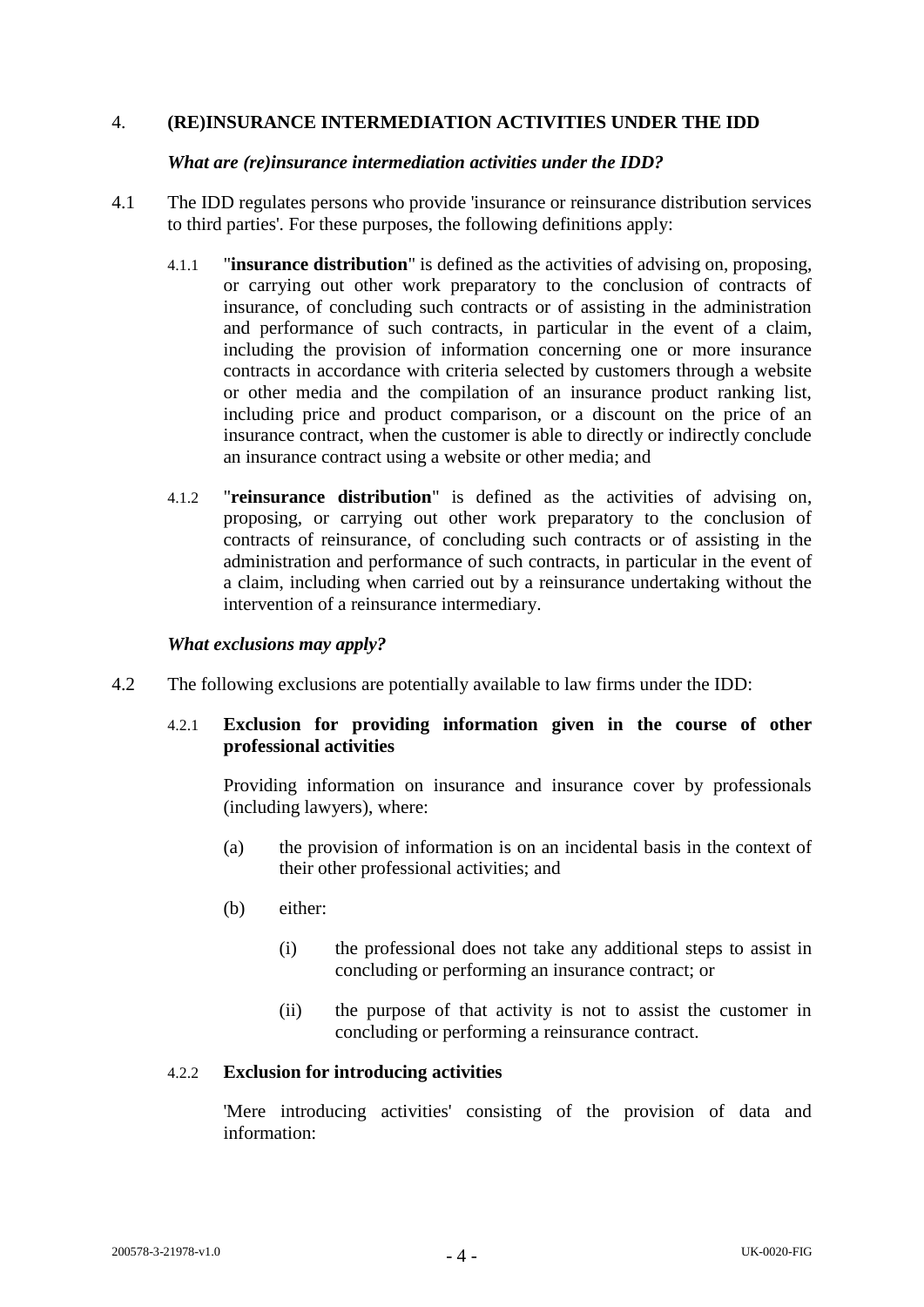- (a) on potential policyholders to (re)insurance intermediaries or undertakings; or
- (b) about (re)insurance intermediaries or undertakings to potential policyholders.
- 4.3 Where a Law firm is providing information in connection with insurance cover in most cases will be in the context of a wider mandate to provide legal advice. This would fall within the professional services exclusion set out at [4.2.1](#page-3-0) above, provided that (i) in relation to insurance contracts, no lawyer takes additional steps to, or with the intention of, assisting the client with concluding or performing an insurance contract; or (ii) in relation to reinsurance contracts, the purpose of the lawyers' activity is not to assist the customer in concluding or performing a reinsurance contract.

# 5. **FIRM ACTIVITIES THAT DO NOT FALL WITHIN SCOPE OF EXCLUSION**

- 5.1 We understand that firms do in certain cases, carry out activities that do not fall within the scope the professional services exclusion discussed above.
- 5.2 This is where the firm takes "additional steps to, or with the intention of, assisting the client with concluding or performing an insurance contract" or "the purpose of that activity is to assist the customer in concluding or performing a reinsurance contract".
- 5.3 "Additional steps to, or with the intention of, **concluding** an insurance contract" has been interpreted as meaning that the intermediary has taken steps to help the client enter into the insurance contract, such that the client would not have entered into the insurance contract if those steps had not been taken. In relation to reinsurance contracts, the relevant lawyers must consider whether or not the provision of their advice is for the "purpose of assisting the customer in concluding or performing a reinsurance contract". Where law firms are directly involved in the drafting and negotiation of the terms of a particular (re)insurance contract it will likely meet each of the relevant tests and thus fall within the scope of the IDD.
- 5.4 We also understand that law firms may take "additional steps to, or with the intention of, assisting the client with **performing** an insurance contract" where they provide advice to a policyholder on claiming under an insurance contract.
- 5.5 What is the consequence of law firms carrying out this work? They will not fall within the scope of the professional services exemption and as a result will come within the scope of the IDD. Accordingly, it will be carrying on (re)insurance distribution activities for the purposes of the IDD.
- 5.6 The IDD categorises persons carrying on (re)insurance distribution activities as one of the following:
	- 5.6.1 "**insurance intermediary**" means any natural or legal person, other than an insurance or reinsurance undertaking or their employees and other than an ancillary insurance intermediary, who, for remuneration, takes up or pursues the activity of insurance distribution;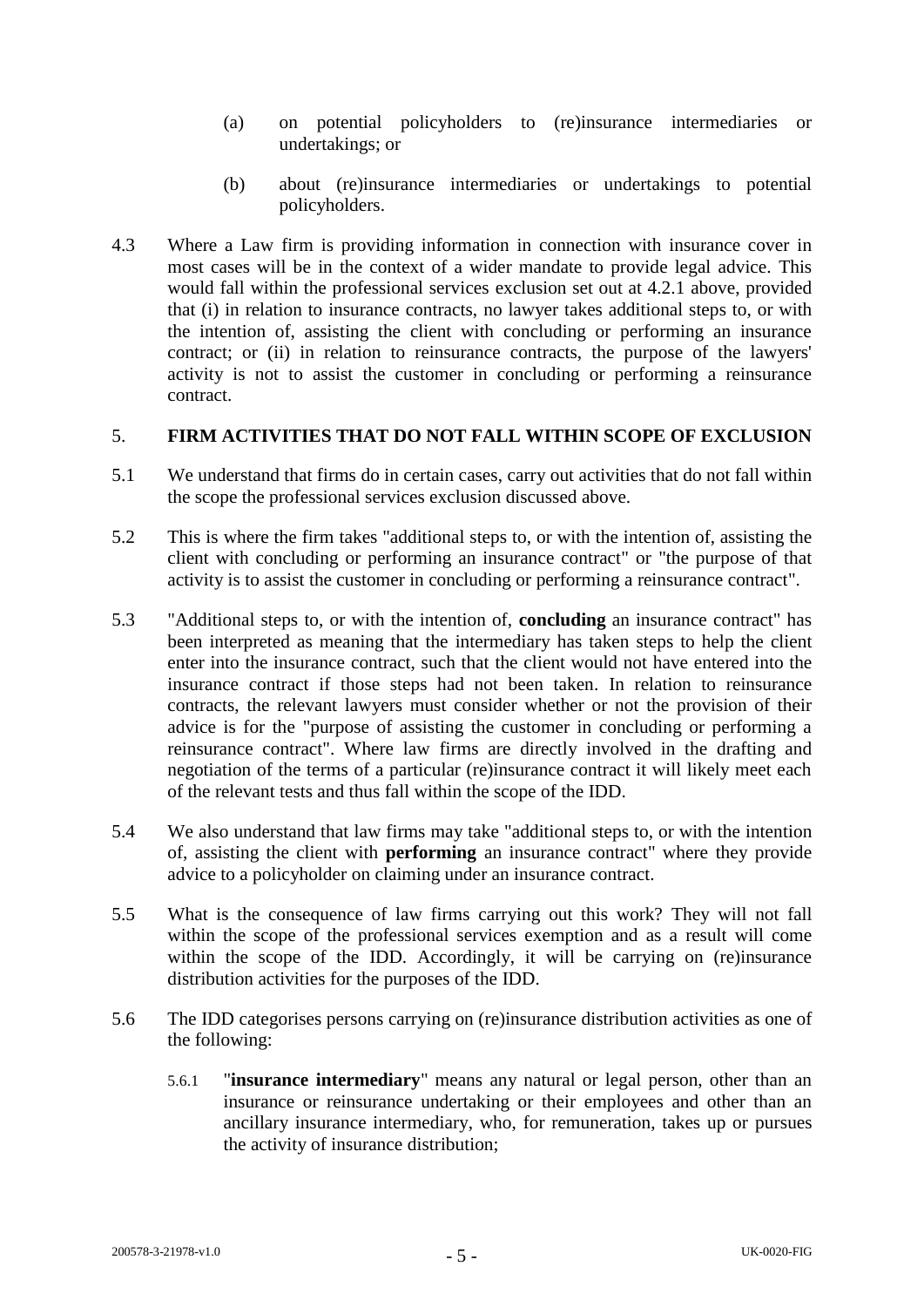- 5.6.2 "**reinsurance intermediary**" means any natural or legal person, other than a reinsurance undertaking or its employees, who, for remuneration, takes up or pursues the activity of insurance distribution;
- 5.6.3 "**ancillary insurance intermediary**" means any natural or legal person, other than a credit institution or an investment firm as defined in points (1) and (2) of Article 4(I) of Regulation (EU) No. 575/2013 of the European Parliament and of the Council who, for remuneration, takes up or pursues the activity of insurance distribution on an ancillary basis, provided that all of the following conditions are met: (a) the principal professional activity of that natural or legal person is other than insurance distribution; (b) the natural or legal person only distributes certain insurance products that are complementary to a good or service; and (c) the insurance products concerned do not cover life assurance or liability risks, unless that cover complements the good or service which the intermediary provides as its principal professional activity.
- 5.7 Firms may meet the criteria for "ancillary insurance intermediary" with respect to its insurance distribution activities. For certain of its activities, therefore, law firms are an "ancillary insurance intermediary" ("**AII**"). It is noted that although law firms would receive remuneration for their legal services, being their principal professional activity, and may not be directly remunerated for any insurance distribution activities, it will be difficult to argue that law firms are not being remunerated for the identified insurance distribution activities, particularly as they will be remunerated for all of their services together and they would expect that the insurance distribution activities would fall within their business/activities.
- 5.8 However, the definition of AII does not cover advice in connection with reinsurance or life assurance or liability risks (which law firms in certain cases may advise on). There is therefore a third set of activities where law firms may fall within the scope of IDD but as an insurance intermediary or reinsurance intermediary, not as an AII.

# 6. **CONSEQUENCES OF BEING AN AII**

6.1 The FCA's conduct of business rules set out certain requirements applicable to AIIs. AIIs which are law firms are registered with and regulated by the SRA. The requirements that apply to AIIs which are law firms are, as a result, those set out by both the FCA and SRA.

#### *SRA/FCA requirements on firms conducting insurance distribution as an AII*

### 6.2 *SRA Requirements*

- 6.2.1 The SRA Financial Services (Scope) Rules require firms to comply with the following requirements in relation to conducting insurance distribution as an  $AII$ 
	- (a) register in the Financial Services Register.;
	- (b) appoint an insurance distribution officer responsible for insurance distribution activities of the firm; and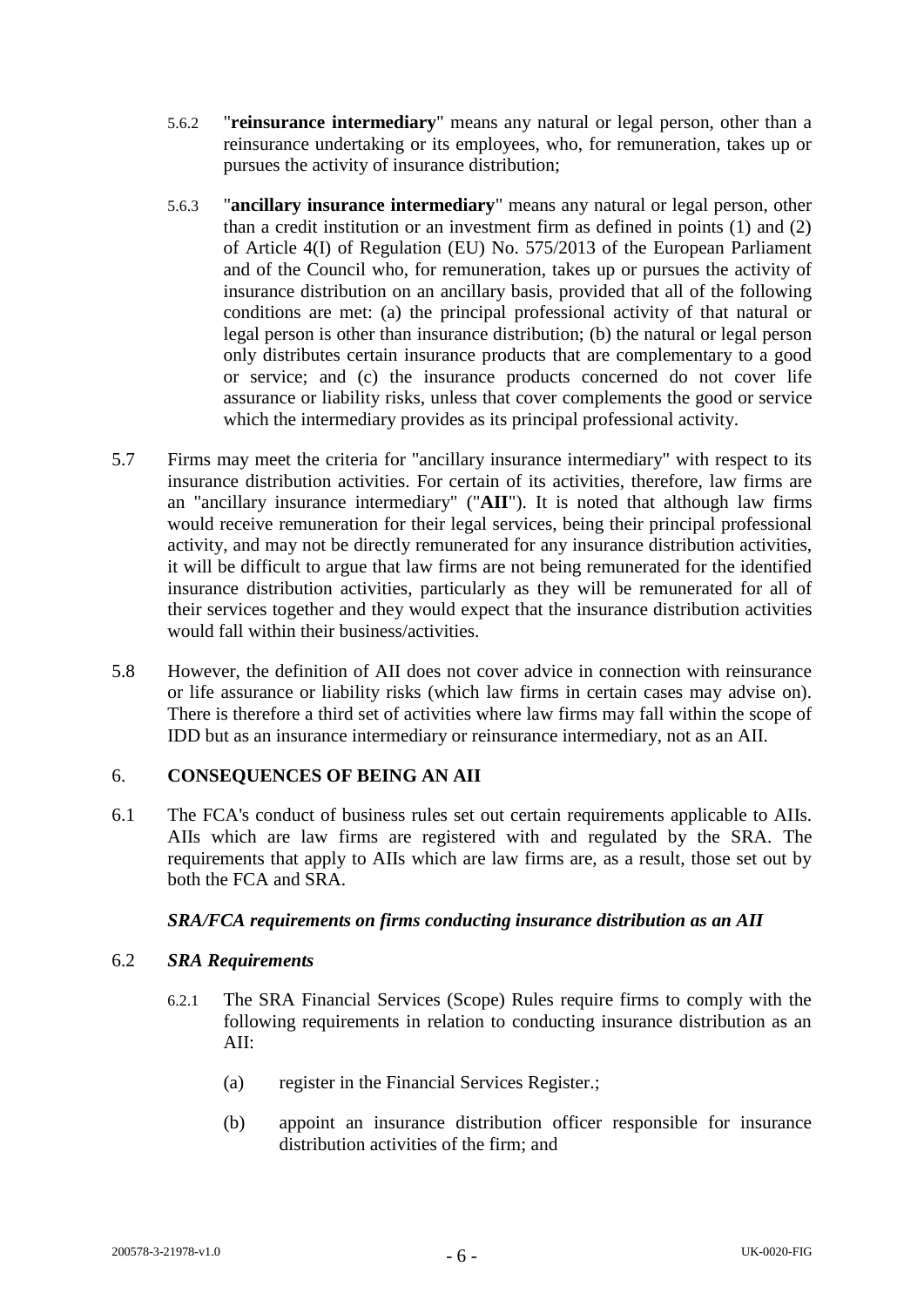- (c) notify the SRA of conducting insurance distribution as an AII in the following form: [https://www.sra.org.uk/solicitors/firm-based](https://www.sra.org.uk/solicitors/firm-based-authorisation/notify-financial-services/)[authorisation/notify-financial-services/.](https://www.sra.org.uk/solicitors/firm-based-authorisation/notify-financial-services/)
- 6.2.2 Furthermore, the SRA Financial Services (Conduct of Business) Rules places firms under a number of obligations in relation to conducting insurance distribution as an AII. More information can be found [here.](https://www.sra.org.uk/solicitors/standards-regulations/financial-services-conduct-business-rules/)

### <span id="page-6-0"></span>7. **CONSEQUENCS OF BEING A (RE)INSURANCE INTERMEDIARY FOR CATEGORIES NOT COVERED BY AII**

- 7.1 As identified above, certain activities conducted by firms will fall within the definition of (re)insurance distribution. However, as currently drafted, in the event that firms are carrying on either (i) reinsurance distribution activities or (ii) insurance distribution activities relating to life or liability risks, such activities will not fall within the scope of activities that can be carried out by an AII. Accordingly, firms may require authorisation from the FCA in respect of these activities.
- 7.2 We note that there is some uncertainty as to how activities within this subset of activities should be regulated. The IDD is drafted primarily with retail insurance customers in mind, and does not appear to envisage the scenario where a law firm, advising on bespoke reinsurance contracts, life insurance and liability risks insurance contracts for sophisticated counterparties, would technically come within the scope of the IDD in respect of this advice.
- 7.3 Whilst technically an FCA registration would be required, we are not aware of any other law firm which is so registered.
- 7.4 The SRA have reached out to Clifford Chance LLP for (i) our view of the situation and (ii) to get a sense (via the insurance committee) as to whether other law firms are facing the same issue.
- 7.5 We understand that the SRA supports the carving-out of reinsurance activities, life insurance activities and liability risks insurance activities from its regulatory perimeter. However, in our view there is a good case to be made that this distinction does not make sense. In particular:

# *Distinction between "insurance distribution" and "reinsurance distribution"*

- 7.5.1 The definitions in the IDD distinguish between reinsurance and insurance. However, in the UK, reinsurance has typically been considered to be a subset of insurance and references to "insurance" and have therefore been taken to include references to "reinsurance".
- 7.5.2 The drafting of the IDD distinguishes between "insurance distribution" and "reinsurance distribution" in the definitions, but then refers to "insurance distribution" only in the rest of the text, including in the sections which deal with all of the consequences of an activity being regulated. It seems strange that "reinsurance distribution" activities would be defined as in-scope, but then not subject to any regulatory requirements. It makes more sense if references to "insurance distribution" are read as including reinsurance as well, as then